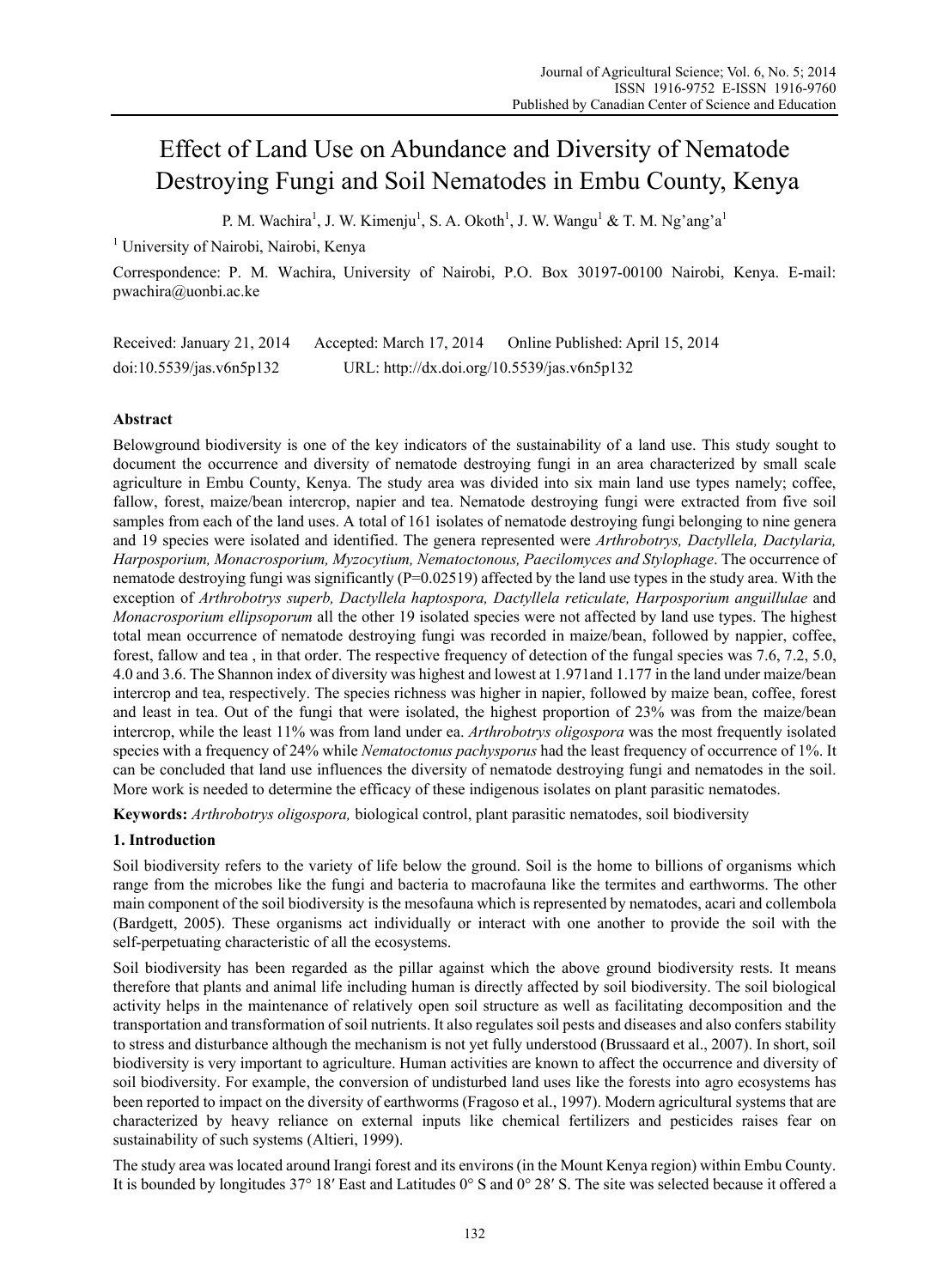land use intensification gradient as well as being a mega biodiversity area in Kenya. It is characterized with specific land uses along the altitude gradient. The highest point of the study area is covered by indigenous forest which contains some of the local tree species including *Trichilia emelica* (Meliaceae), *Podocarpus falcalus* (Podocarpaceae) and *Cordia africana* (Boraginaceae) among others. In the cultivated upper cool areas, tea is the main crop. Other agricultural activities include dairy, napier cultivation, passion fruits, potatoes and vegetables. Down the altitude gradient from the tea zone, coffee is grown as a cash crop. Agro-forestry is also highly practiced here together with dairy, nappier, maize/bean with some areas kept fallow. This zone is immediately followed by the maize/bean zone. In this zone, maize, beans, horticultural crops like potato, tomatoes and peas are grown. Other crops like banana and coffee are also grown in this zone Including the dairy, nappier and patches of fallow land.. The three main zones; the tea, coffee and maize/bean receive different types and quantities of agricultural inputs like fertilizers and manure at different times.

Land use intensification in terms of application of organic fertilizers and frequent land tillage/utilization has been reported to reduce soil biodiversity for example nematode community (Kimenju et al., 2009). Soil borne fungal pathogens have also been reported to increase with increased soil disturbance (Maina et al., 2009). Other soil organism like Acari, collebolla, entomopathogenic nematodes and Bacillus were all reported to be affected by land use type (Maribie et al., 2011; Muturi et al., 2009; Kawaka et al., 2011; Wepukhulu et al., 2011).

Plant parasitic nematodes have continued to cause menace in the farms despite the many management strategies proposed and employed, of which application of chemical nematicides has been the most effective and efficient. Unfortunately, these chemicals have been banned due to their negative environmental impacts; human health, non-selective nature and persistence in the soil. There is therefore continued effort to look for alternatives ways to manage plant parasitic nematodes. The utilization of nematode destroying fungi has been proposed. Nematode destroying fungi are a group of soil fungi that are natural enemies of plant parasitic nematodes. They have received a lot of attention for their candidature as biological control agents of plant parasitic nematodes. In nature, they capture and kill nematode destroying fungi in the soil using specialized structures like the adhesive hyphae, constricting rings and adhesive conidia. After the capture, a nematode is completely consumed by the fungi within nine hours (Wachira et al., 2008).

The occurrence and diversity of these nematodes in Kenya have not been fully investigated. Some of the areas where they have been reported include, Taita Taveta, Kabete and Maragua. It is important to document them and seek to develop the most potent isolates for the management of plant parasitic nematodes in agricultural systems. This study therefore was to document the occurrence and diversity of nematode destroying fungi in Embu with the aim of building on the inventory of soil biodiversity in the study area.

#### **2. Materials and Methods**

*2.1 Description of the Study Area and Soil Sampling* 



Figure 1. Schematic representation of the intensive sampling in Embu

The study area was stratified into four main zones, namely the lower zone, which was dominated by maize/bean, the middle zone which was mainly under coffee, the upper zone which was on tea and finally the upper most zones under the natural forest. Nappier and fallow land uses were found mainly within the lower, middle and upper land uses. All the sampling sites were demarcated using a Geographical Positioning System (GPS) (Garmin E Trex model) except those in the natural forest due to the forest canopy obstruction.

From each land use type, a total of five farms were identified for intensive sampling through a participatory approach involving the agricultural officers and the farmers. From each farm, a central position was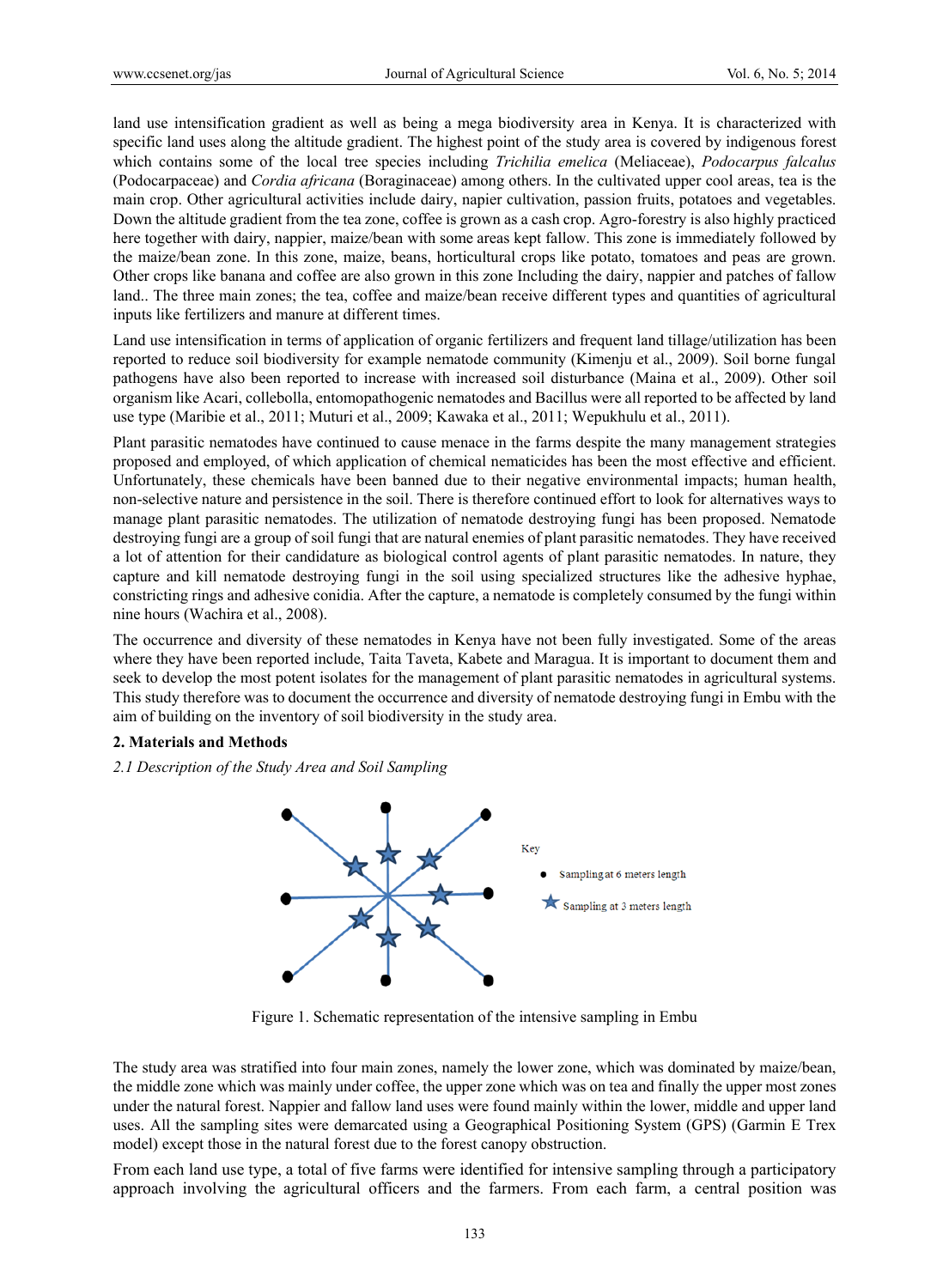determined and marked with a GPS. From the center, four diagonals of six meters long were drawn while the soil sampling was done at the three and six meter lengths and the center (Figure 1).

A total of sixteen soil samples were collected at the depth of 0 - 20 cm using a 7 cm diameters soil auger from each farm. All the collected soil samples from one farm were homogenized to make one composite sample from which 500 g of soil was sampled, placed in a plastic bag, labeled and placed in a cool box awaiting transport to the laboratory. The soil auger was wiped with a cotton wool dipped in 75% ethanol after sampling from each farm. The soil samples were transported to the University of Nairobi Mycology laboratory where they were partitioned into three portions, one for soil chemical (nitrogen, phosphorus pottasium, carbon and pH) analysis, another for nematode destroying fungi isolation and the third for nematodes community extraction.

### *2.2 Soil Characterization*

The collected soil samples were characterized for nitrogen, phosphorous, carbon, potassium and pH. Total organic carbon was estimated through calorimetric method where all organic carbon in the soil sample was oxidized by acidifying dichromate at 150°C for 30 minutes to ensure complete oxidation. Barium chloride was added to the cool digests. After mixing thoroughly, digests were allowed to stand overnight. The carbon concentration was read on the spectrophotometer at 600 nm (Anderson & Ingram, 1993). Kjeldahl method was used to get the total nitrogen from the soil. Soil samples were digested with concentrated sulphuric acid containing potassium sulphate, selenium and copper sulphate hydrated at approximately 350°C. Total nitrogen was then determined calorimetrically on a flow analyzer (Hinga et al., 1980; Keeny & Nelson, 1982). Soil pH was determined with a pH meter using a soil suspension of 1:1 (w/v) soil. To get the amount of extractable phosporus in the soil, Olsen method was used (Watanabe & Olsen, 1965; Hinga et al., 1980).

## *2.3 Isolation of Nematode Destroying Fungi*

One gram of soil from each soil sample was transferred to a previously prepared sterile solid media in a petridish and spread. A suspension of approximately 500 juveniles of *Meladogyne incognita* was added as bait in each sample and incubated at room temperature. Observations on fungal growth were conducted every week after the third week of incubation for three weeks. Observations on dead nematodes and the mycelia growth in the petridish were conducted under dissecting microscope and then under compound microscope using the low power (x40). Identification was based on type and size of conidia, the habit of the conidiophore and the type of nematode destruction structure.

#### *2.4 Extraction of Nematodes*

In the laboratory, the soil samples were thoroughly mixed, passed through a 4 mm sieve into a holding pan and partitioned for nematode analysis and storage. Nematodes were extracted from 200 cm<sup>3</sup> soil sub-sample using the centrifugal-floatation method as described by Jenkins (1964). The sample was suspended in 4-5 litres of tap-water in a 20 litre-bucket and stirred by hand for 10 seconds to release the nematodes from the soil. The slurry of water was then decanted through a 2 mm sieve into a second bucket and the filtrate was then run through a series of fine aperture sieves namely; 250 µm, 150 µm and then 38 µm. The residue collected on each sieve was backwashed and concentrated to form a 30 ml volume that was transferred into 50 ml-centrifuge tube. This suspension was spinned twice, first at 1750 rpm for 7 min and then supernatant at 1750rpm for 3 minutes for each individual sample. The supernatant formed after the second spin was poured into excess water and concentrated using the 38 µm aperture sieve to make a 3 ml nematode suspension. Nematodes in each sample were then killed and fixed as described by Hooper (1986). The fixed specimens were refrigerated at 4°C for settling, enumerated and then identified. All nematodes enumerated were then grouped into trophic levels; herbivore, fungivore, bacteriovore, omnivore and predator as described by Yeates et al. (1993) and M. Bongers and T. Bongers (1998).

# **3. Results**

# *3.1 Soil Characteristics*

It was observed that nitrogen, phosphorus, pottasium (parts per million), percentage carbon and pH levels varied among land use systems in the study area. The soil pH levels varied from 3.5 to 4.2 with the highest pH being recorded in land under fallow with a record of 4.19 while the least pH (3.54) was recorded in the natural forest. Carbon was highest in fallow, natural forests, tea, nappier, coffee, and then maize bean in that decreasing order, while total nitrogen was highest in fallow (0.74) and least in coffee (0.32) land use. Percentage carbon was highest in fallow (5.81) and least in coffee. Potassium was highest in tea, then coffee, nappier, natural forests, maize bean and the least in fallow with records of 0.38, 0.33, 0.31, 0.28, 0.27 and 0.19 respectively. Phosphorus levels varied from 21.13 in natural forest to the least record of 10.83 in coffee land uses (Table 1).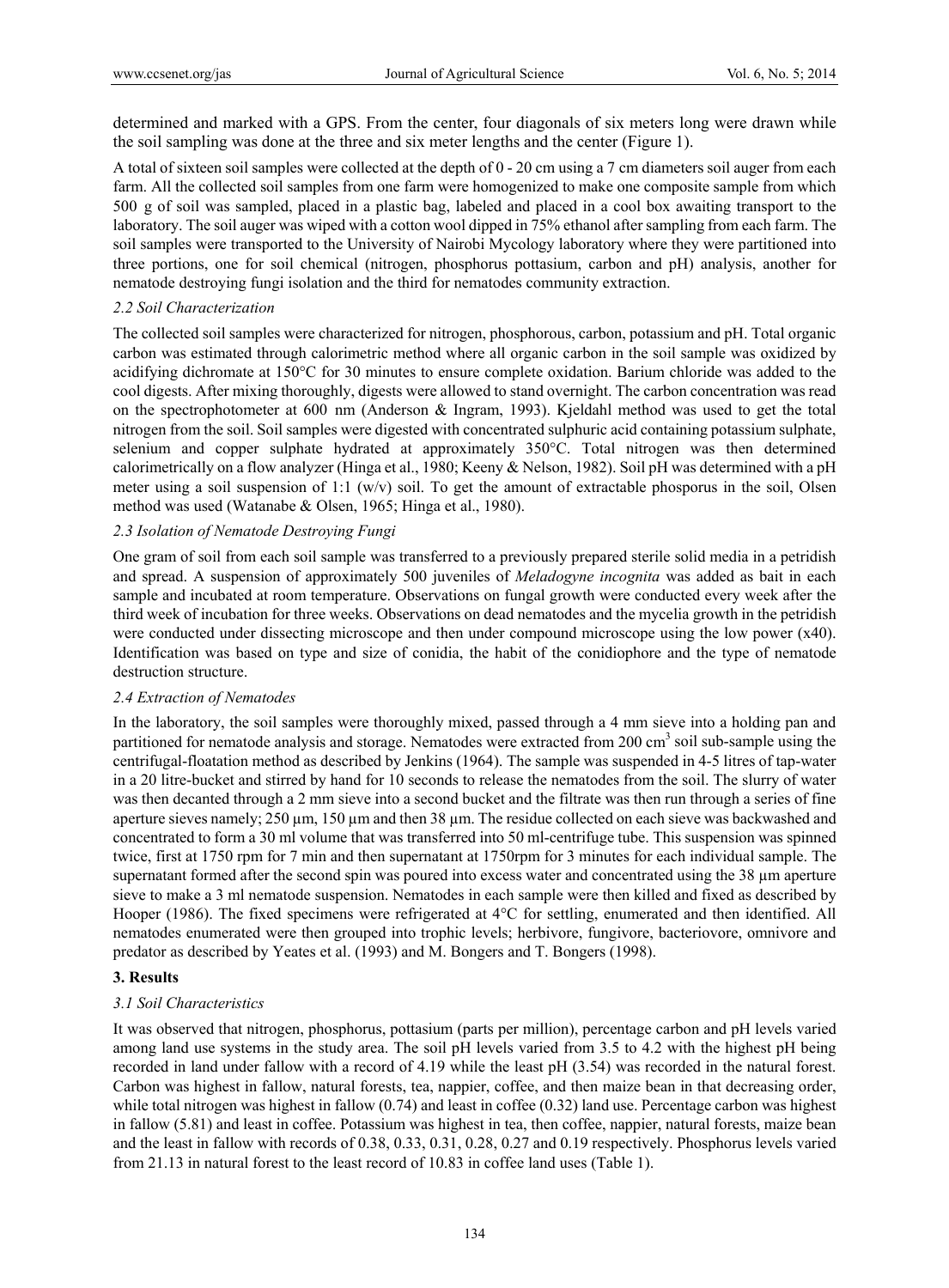| Land use       | pΗ   |           |      |       | $N\%$ $C\%$ P ppm K cmol/kg |
|----------------|------|-----------|------|-------|-----------------------------|
| Coffee         | 4.03 | 0.32 3.43 |      | 10.83 | 0.33                        |
| Fallow         | 4 19 | 0.74      | 581  | 16.63 | 0.19                        |
| Maize/bean     | 3.88 | 0.37      | 3.70 | 16 13 | 0.27                        |
| Napier         | 4 14 | 0.33      | 387  | 14.75 | 0.31                        |
| Natural forest | 3.54 | 0.56      | 543  | 21 13 | 0.28                        |
| Tea            | 386  | 0.44      | 4.69 | 14.60 | 0.38                        |

Table 1. Mean chemical characteristics of soil under varying land use types in Embu

#### *3.2 Nematode Destroying Fungi*

From this study, nematode destroying fungi were recorded in all the areas under the study. A total of 161 isolates of nematode destroying fungi distributed into nine genera and 19 species were isolated and identified. The genera included; *Arthrobotrys, Dactyllela, Dactylaria, Harposporium, Monacrosporium, Myzocytium, Nematoctonous, Paecilomyces and Stylophage.* The results also indicated that the occurrence of nematode destroying fungi was significantly ( $P = 0.02083$ ) affected by land use type with the highest means of total occurrence being recorded in the maize/bean (7.4) land uses while the least was in tea (7.2) land use (Figure 2).



Figure 2. Mean total occurrence of nematode destroying fungi in various land use types in Embu

Nematode destroying fungi were most diverse in land under maize/bean with a Shannon index of 1.971 while the tea was the least diverse with a Shannon index of 1.177. Maize/bean and nappier were the richest in terms of nematode destroying fungi with mean richness of 7.4 and 7.2 respectively. Twenty three percent (23%) of all the fungal isolates were obtained from maize/bean land use followed by nappier with 22.4 %, then natural forest and coffee with 15.2 each, fallow with 12.4 and the least was tea with only 11.2 % (Table 2).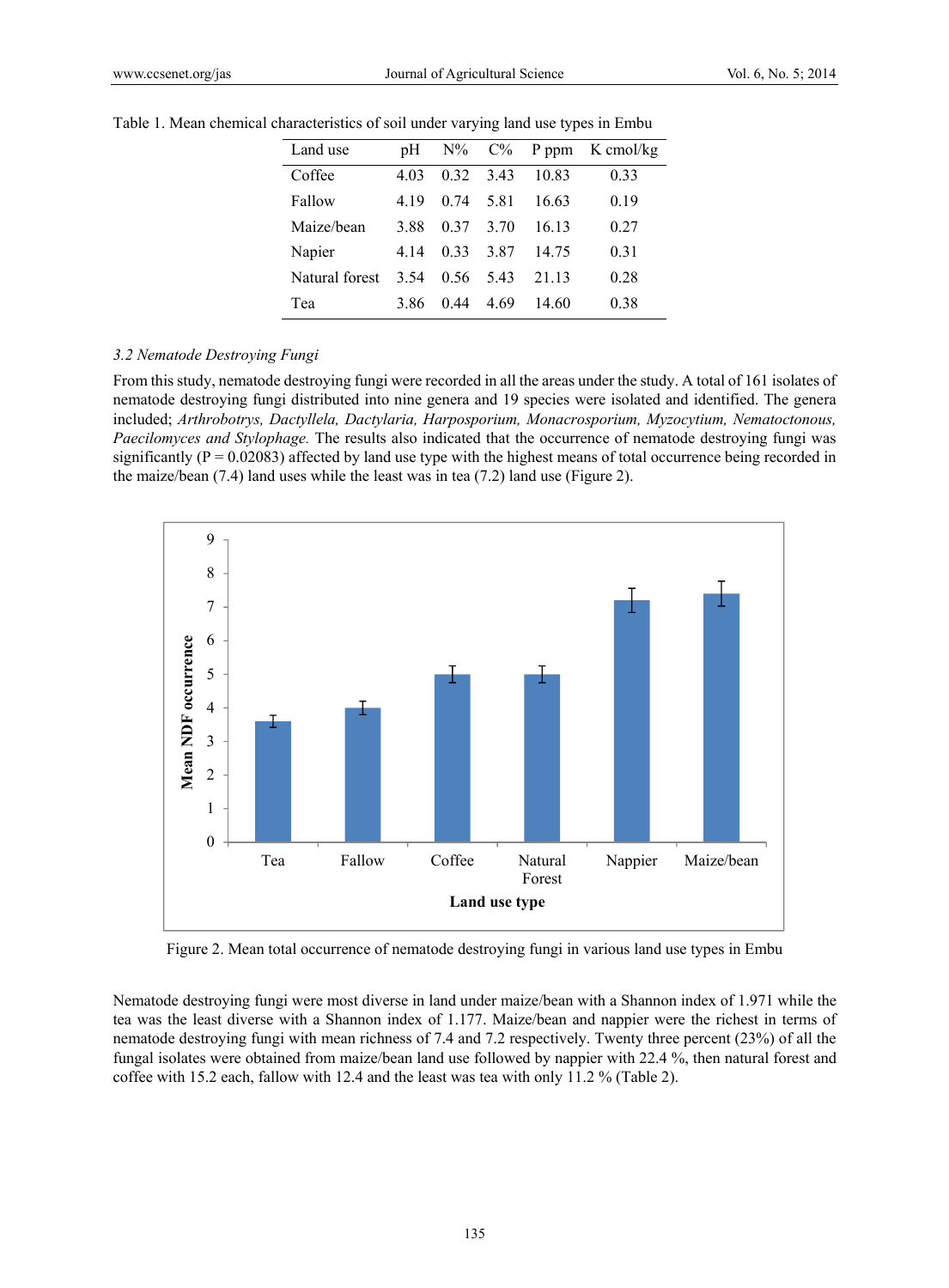| Land use   | Mean richness | Mean shannon | Total abundance | Percentage occurrence |
|------------|---------------|--------------|-----------------|-----------------------|
| Coffee     |               | 1.436        | 25              | 15.52                 |
| Fallow     | 4             | 1.326        | 20              | 12.42                 |
| Forest     | 5             | 1.601        | 25              | 15.52                 |
| Maize/bean | 7.4           | 1.971        | 37              | 22.98                 |
| Napier     | 7.2           | 1.898        | 36              | 22.36                 |
| Tea        | 3.6           | 1 177        | 18              | 11.2                  |

Table 2. Occurrence of nematode destroying fungi per land use in Embu

The most frequently encountered species was *Arthrobotrys oligospora* which had a frequency of occurrence of 14.9% followed by *Arthrobotrys dactyloides* with a frequency of 12.4 %. The least frequently isolated fungal isolate was *Nematochtonus pachysporus* whose frequency of isolation was 0.62%. Only five of the 19 nematode destroying fungi isolates, namely *Arthrobotrys superba, Dactyllela haptospora, Dactyllela reticulate, Harposporium anguillulae and Monacrosporium ellipsoporum* were significantly (p> 0.05) affected by the land use type (Table 3). From the species cumulative curve, it was evident that all the possible species of nematode destroying fungi were isolated within the sample size (Figure 3)

Table 3. Effect of land use on the total nematode destroying fungi in Embu

| Species         | Coffee       | Fallow         | Forest       | Maize/beans    | Napier         | Tea            | P value |
|-----------------|--------------|----------------|--------------|----------------|----------------|----------------|---------|
| A. candida      | $\theta$     | $\theta$       | 0.4          | 0.2            | 0.2            | $\mathbf{0}$   | 0.3653  |
| A. dactyloides  | 0.6          | 0.4            | 0.6          | 1              | 1              | 0.4            | 0.1379  |
| A. robusta      | 0.2          | $\mathbf{0}$   | 0.4          | $\mathbf{0}$   | 0.4            | $\mathbf{0}$   | 0.2428  |
| A.superba       | $\mathbf{0}$ | $\overline{0}$ | $\mathbf{0}$ | 0.2            | 0.6            | $\overline{0}$ | 0.01580 |
| A.oligospora    | 0.8          | 0.8            | 0.6          | 1              | 0.8            | 0.8            | 0.8187  |
| D. cionopaga    | 0.2          | $\mathbf{0}$   | $\mathbf{0}$ | $\mathbf{0}$   | 0.2            | $\mathbf{0}$   | 0.5606  |
| D. haptospora   | $\mathbf{0}$ | $\mathbf{0}$   | $\mathbf{0}$ | 0.4            | 0.4            | $\theta$       | 0.09598 |
| D.leptosporus   | $\theta$     | $\theta$       | $\theta$     | 0.2            | 0.4            | $\theta$       | 0.1778  |
| D.bronchopaga   | $\mathbf{0}$ | 0.2            | $\mathbf{0}$ | 0.2            | $\mathbf{0}$   | $\theta$       | 0.5606  |
| D.candida       | 0.2          | $\theta$       | $\mathbf{0}$ | 0.2            | 0.4            | $\theta$       | 0.3653  |
| D.reticulata    | $\mathbf{0}$ | $\mathbf{0}$   | $\mathbf{0}$ | 0.4            | 0.4            | $\mathbf{0}$   | 0.09598 |
| H.anguillulae   | 0.4          | 0.2            | 0.6          | $\mathbf{1}$   | 0.2            | $\theta$       | 0.01069 |
| M.cionopagum    | 0.2          | 0.6            | 0.2          | 0.4            | 0.4            | 0.4            | 0.8267  |
| M. ellipsoporum | 0.4          | 0.6            | 0.4          | $\theta$       | $\theta$       | $\theta$       | 0.07115 |
| M.coniospora    | 0.2          | 0.2            | 0.4          | 0.4            | 0.2            | $\theta$       | 0.7246  |
| M.asterospermum | 0.2          | $\mathbf{0}$   | $\mathbf{0}$ | 0.2            | 0.2            | 0.4            | 0.5904  |
| Myzocytium.spp  | $\mathbf{0}$ | $\theta$       | 0.2          | $\overline{0}$ | $\mathbf{0}$   | 0.4            | 0.1778  |
| N. concurrens   | $\theta$     | $\mathbf{0}$   | 0.2          | 0.2            | 0.4            | $\mathbf{0}$   | 0.3653  |
| N. leiosporus   | 0.4          | $\mathbf{0}$   | $\mathbf{0}$ | $\mathbf{0}$   | $\mathbf{0}$   | 0.2            | 0.1778  |
| N. pachysporus  | $\mathbf{0}$ | $\mathbf{0}$   | $\theta$     | $\mathbf{0}$   | 0.2            | $\mathbf{0}$   | 0.4389  |
| N.tylosporus    | $\mathbf{0}$ | $\mathbf{0}$   | 0.2          | $\overline{0}$ | 0.2            | 0.4            | 0.3653  |
| N.geogenius     | 0.2          | 0.4            | 0.3          | 0.6            | $\mathbf{0}$   | $\mathbf{0}$   | 0.1877  |
| P.lilacinus     | 0.6          | 0.4            | 0.6          | 0.8            | 0.6            | 0.4            | 0.844   |
| S. grandis      | 0.4          | 0.2            | $\mathbf{0}$ | $\overline{0}$ | $\overline{0}$ | 0.2            | 0.3653  |

#### KEY:

| A .oligospora  | Arthrobotrys oligospora  | H.anguillul  |
|----------------|--------------------------|--------------|
| A. candida     | Arthrobotrys candida     | P.lilacinus  |
| A.dactyloides  | Arthrobotrys dactyloides | S. grandis   |
| D. bronchopaga | Dactylella bronchopaga   | N. pachyspo  |
| D. candida     | Dactylaria candida       | M.cionapag   |
| D. cionopaga   | Dactylella cionopaga     | M.ellipospo  |
| D. haptospora  | Dactylaria haptospora    | A.superba    |
| D. leptosporus | Dactylella leptosporus   | D. reticulat |

*A .oligospora Arthrobotrys oligospora H.anguillulae Harposporium anguillulae A. candida Arthrobotrys candida P.lilacinus Paecilomyces lilacinus A.dactyloides Arthrobotrys dactyloides S. grandis Stylophage grandis D. bronchopaga Dactylella bronchopaga N. pachysporus Nematoctonus pachysporus D. candida Dactylaria candida M.cionapagum Monacrosporium cionapagum D. cionopaga Dactylella cionopaga M.elliposporium Monacrosporium ellipsosporum D. haptospora Dactylaria haptospora A.superba Arthrobotrys superba D. leptosporus Dactylella leptosporus D. reticulata Dactylella reticulate*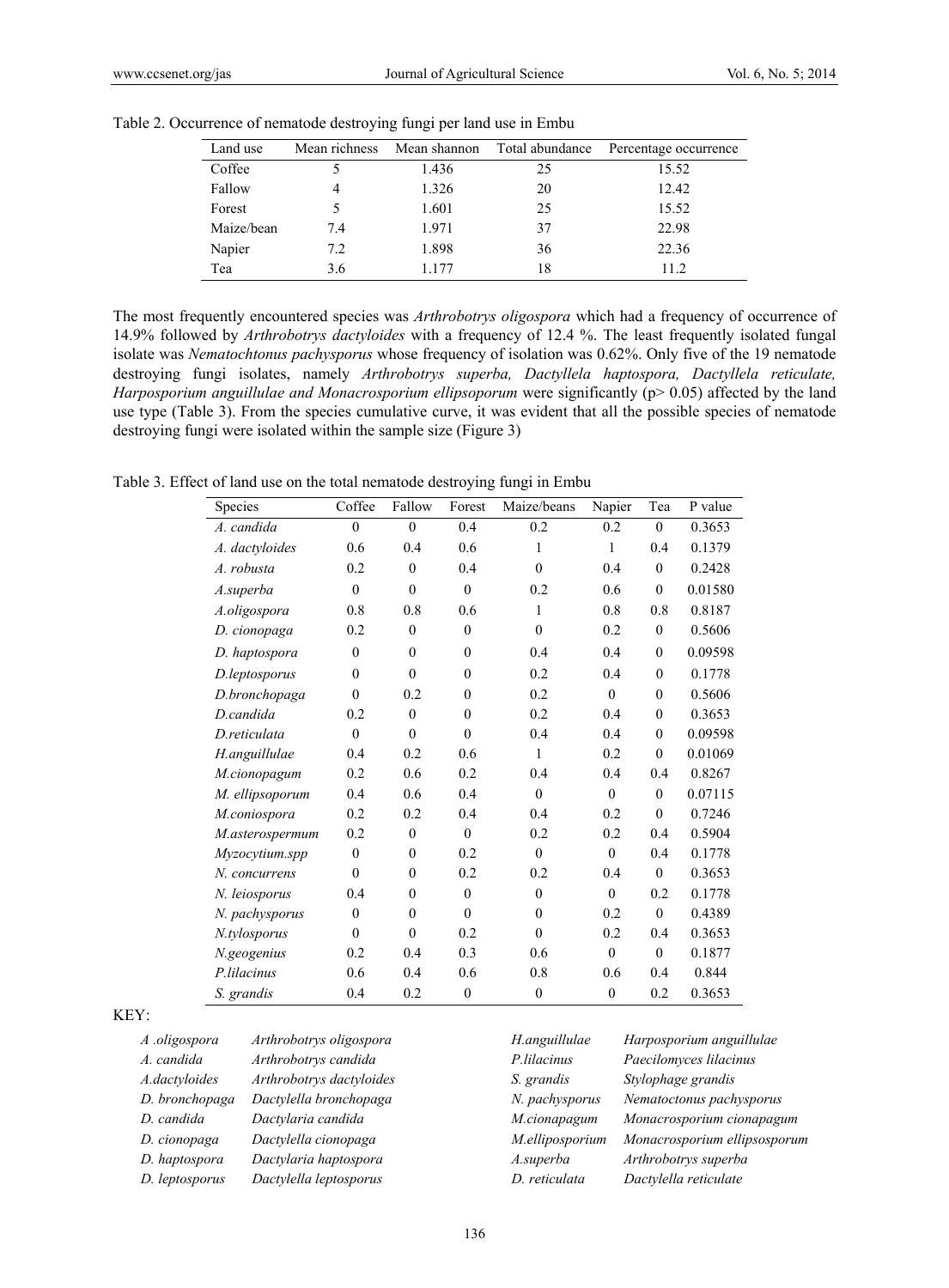

Figure 3. Species cumulative curve for nematode destroying fungi in Embu, Kenya

The occurrence and diversity of nematode destroying fungi was affected by addition of organic matter and continuous tillage as indicated by the principal component analysis. More than 45% of the nematode destroying fungi were isolated from soil under nappier and maize/bean which were grouped together by the factor 1Tea, coffee, fallow and natural forest were grouped together by factor 1 as well. The second factor grouped tea and nappier together while maize/bean, natural forest, fallow and coffee were clustered together.

## *3.3 Nematode Community*

The occurrence of soil nematode was significantly  $(P=0.05)$  affected by land use types. Maize/bean intercrop had the highest record of nematodes followed by napier, natural forest, fallow, and coffee with mean abundance of 145, 141, 140.8, 133.2,81 and 71.8, respectively. Species eveness was highest in land under nappier while it was least under tea. The diversity index was highest and lowest at 1.345 and 0.687 in land under napier and tea, respectively (Table 4).

| Land use       | Mean richness | Mean abundance Mean shannon |       | Mean evenness |
|----------------|---------------|-----------------------------|-------|---------------|
| Coffee         | 3.4           | 81.0                        | 0.976 | 0.813         |
| Fallow         | 4.4           | 133.2                       | 1.136 | 0.729         |
| Maize/bean     | 4.8           | 145.0                       | 1.232 | 0.727         |
| Napier         | 4.6           | 141.0                       | 1.345 | 0.845         |
| Natural forest | 44            | 140.8                       | 1.095 | 0.693         |
| Tea            | 3.2           | 71.8                        | 0.687 | 0.657         |

Table 4. Species richness, abundance, Shannon and evenness of nematodes in land under varying uses in Embu County

All the extracted soil nematodes were grouped into four trophic levels, bacteriovores, fungivores, herbivores, omnivores and predator. Of the four groups, the fungivores, herbivores and omnivores were significantly ( $P >$ 0.05) affected by land use types unlike the predators and the bacteriovores which were not (Table 5).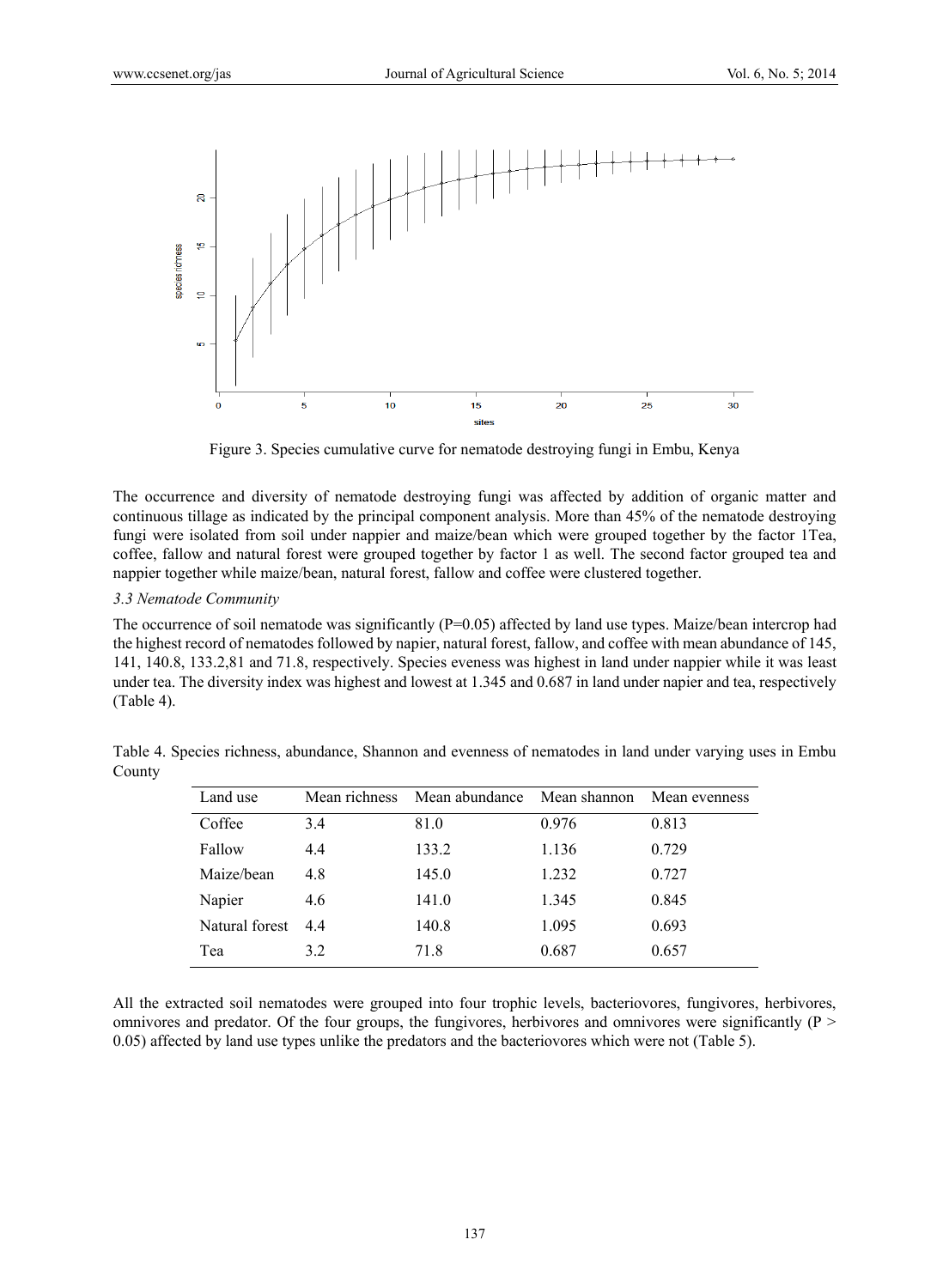|                   |      |      |      |      | Trophic group Coffee Fallow Maize bean Napier Natural Forest Tea P-value |      |                         |
|-------------------|------|------|------|------|--------------------------------------------------------------------------|------|-------------------------|
| Bacteriovore      | 264  | 44.4 | 39.0 | 42.8 | 278                                                                      | 44.8 | 0.7217                  |
| <b>Fungivores</b> | 0.6  | 12.0 | 21.8 | 28.6 | 78                                                                       | 0.2  | 0.0001159               |
| <b>Herbivores</b> | 22.0 | 11.2 | 66.2 | 190  | 174                                                                      | 90   | 0.0002442               |
| Omnivores         | 30.2 | 58.2 | 74   | 43 2 | 754                                                                      |      | 17.0 1.137 x $10^{-05}$ |
| Predator          | 1.8  | 74   | 10.6 | 74   | 12.4                                                                     | 0.8  | 0.502                   |

Table 5. Effect of land use on nematode trophic levels in Embu

The species cumulative curve for the nematodes indicated that 10 samples were sufficient to estimate all the trophic levels of nematodes in the study area (Figure 4).



Figure 4. Species cumulative curve for the nematode trophic levels in Embu

The Renyi diversity profiles showed that napier was the most diverse land use followed by coffee, then fallow, maize bean, natural forest and the least land use was tea (Figure 5).



Figure 5. Renyi diversity profile for the nematode trophic levels in Embu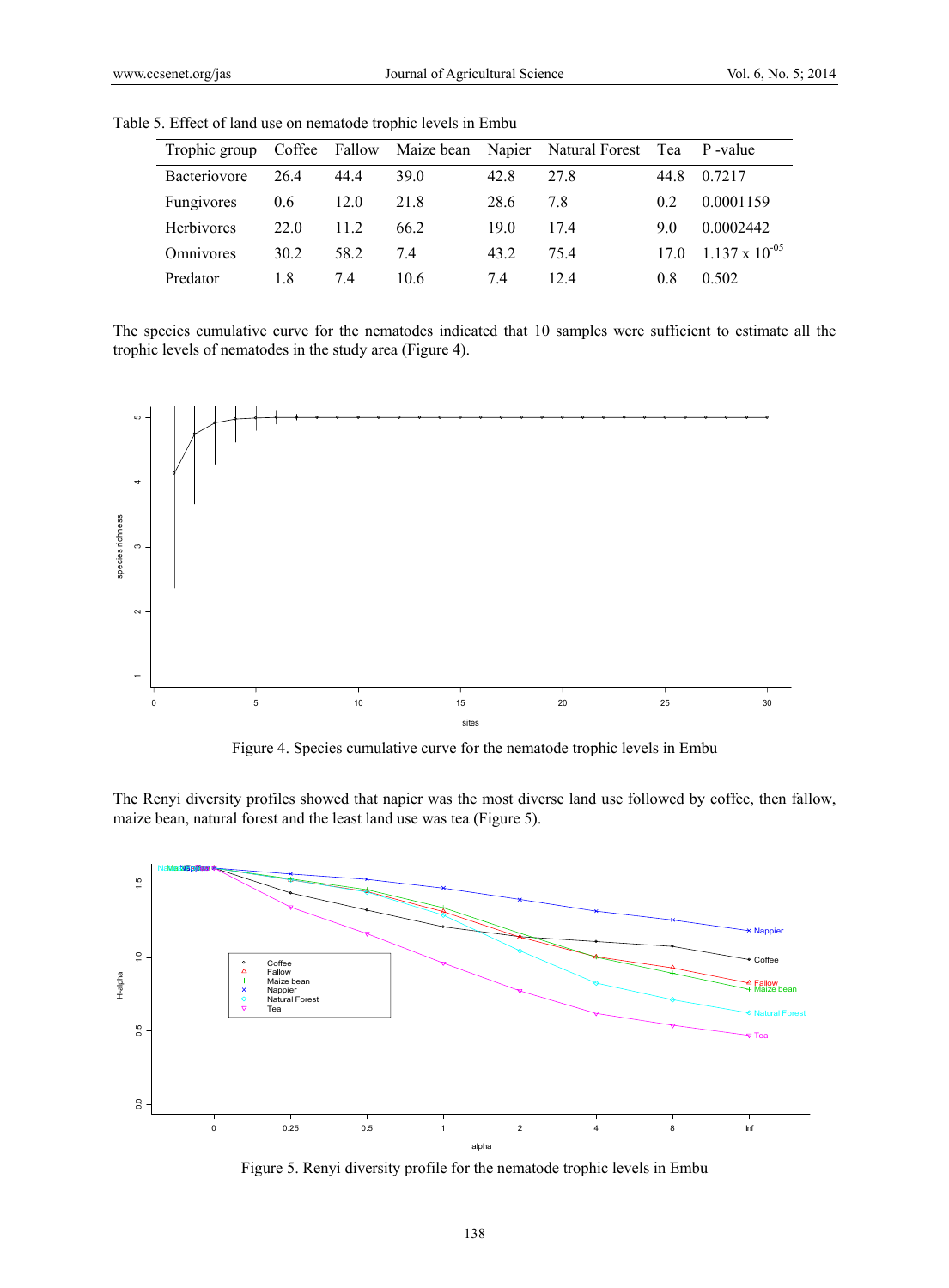#### **4. Discussion**

From the study, it was evident that soil characteristics differed with land uses. Land uses with least disturbance (fallow and natural forest) had the highest carbon of more than 5% compared to the cultivated land uses. This high amount of carbon could be attributed to the fact that high amount of organic material from plants fall and decompose on the soil surface of these land uses. Bedano et al. (2006), noted that soils with plant residues provides readily available food source for soil organisms, moderate the effect of extreme temperature and also prevent moisture loss. This in turn increases soil biodiversity. Contrally to the expectation that the natural forest would have the highest percentage nitrogen because of the high organic matter and least disturbance, this was not the case. However nitrogen and carbon were highest in undisturbed land uses (fallow and natural forest) compared to the disturbed (cultivated) land uses. However the amount of phosphorus was highest in the forest but least in coffee. These results are in agreement with those by Muya et al. (2009). The amount of nitrogen in the cultivated land use was low because it mainly depended on the type and amount of fertilizers applied by the farmers. Application of fertilizers to coffee is not common in the area compared to other crops that seem to take priority. This could be attributed to the low prices of coffee hence lack of morale by the farmers. This finding is consistent with Mutsotso et al. (2011) who noted that the low prices of coffee in Embu had led to abandonment of the crop.

Nematode destroying fungi occurred in all the sampled land uses in Embu. The result confirms the ubiquitous nature of the nematode destroying fungi in the soil in agreement with other studies on occurrence and diversity of nematode destroying fungi (Gray, 1985; Wachira et al., 2008). The nematode destroying fungi were more in the cultivated land compared to the uncultivated. This could be attributed to the regular turning of the soil and also by the high diversity of crops hence high biological activity. In exception to this, soils under tea receive regular quantities of fertilizers, are hardly cultivated and are always covered by the tea canopy. These factors might have contributed to the low population of nematode destroying fungi. Application of chemical fertilizers has been attributed to low biological activity reflected low microbial counts and microbial biomass carbon of the soil (Nakhro & Dkhar, 2010). Regular turning of the soil which is more common in maize/bean land uses than in tea land uses was found to be a factor affecting distribution of nematode destroying fungi hence increasing their frequency of isolation (Wachira et al., 2009). Contrally to this, although napier land used do not receive regular application of fertilizer nor turning of the soil, they were found to host high numbers of nematode destroying fungi. This could be attributed to the regular application of farmyard manure and harvesting. The manure increases biological activity while the harvesting opens the soil cover. In a study on mycorhizal fungi in Embu, Jefwa et al., (2009) reported that napier land uses had the highest diversity of mycorrhizal spores compared to other land uses. Taking the natural forest as the benchmark, fallow, tea, and coffee land uses have lower population of nematode destroying fungi. This could be attributed to low plants diversity compared to the natural forests (Maitima et al., 2009). Plants diversity could affect the occurrence and diversity of nematode destroying fungi in the soil. This is because; the belowground biodiversity is thought to affect the associated aboveground biodiversity. Kawaka et al. 2011 noted that conversion of forest to cultivate a monocrop reduced the chances of isolating entomopathogenic nematodes. In their argument, they noted that single vegetation is usually characterized with fewer pests which would again affect the host-parasite relationship. This therefore might have explained the low population of nematode destroying fungi in tea and coffee land uses. However, this study contradicts some studies on soil biodiversity which found that high population are found in the forests and fallow land uses because of high availability of carbon and nitrogen (Bedano et al., 2006; Maribie et al., 2011). In contrast, the population of nematode destroying fungi is dependent mostly on crops diversity and more so in increased agricultural intensification. It is also highly proposed that this group of fungi will be influenced by the population and diversity of soil nematodes (Wachira & Okoth, 2009).

The soil nematodes were also affected by the land use types. The nematodes were isolated in all the land uses meaning that they are universal soil organisms. This information is important for the farmers so that they be aware of the presence of nematodes in their farms. Like in the nematode destroying fungi, the highest population was recorded in the maize/bean and the napier land uses. This particular finding is important because it shows that the population of nematodes and nematode destroying fungi follow one other. Probably the populations of the nematode destroying fungi follow the soil nematodes for food. Although no direct relationships have been observed for particular genera, Wachira et al. (2009) reported an inverse relationship between nematode destroying fungi and plant parasitic nematodes. The nematodes were least in the tea land use. This indicates that the tea land use has very low biological activity which, coupled with the monocrop husbandry are known to reduce biological diversity (Kawaka et al., 2011).

In conclusion, the results from this study show that soil chemical properties are affected by anthropogenic activities. They in turn affect the occurrence of the above ground biodiversity and concomitantly the soil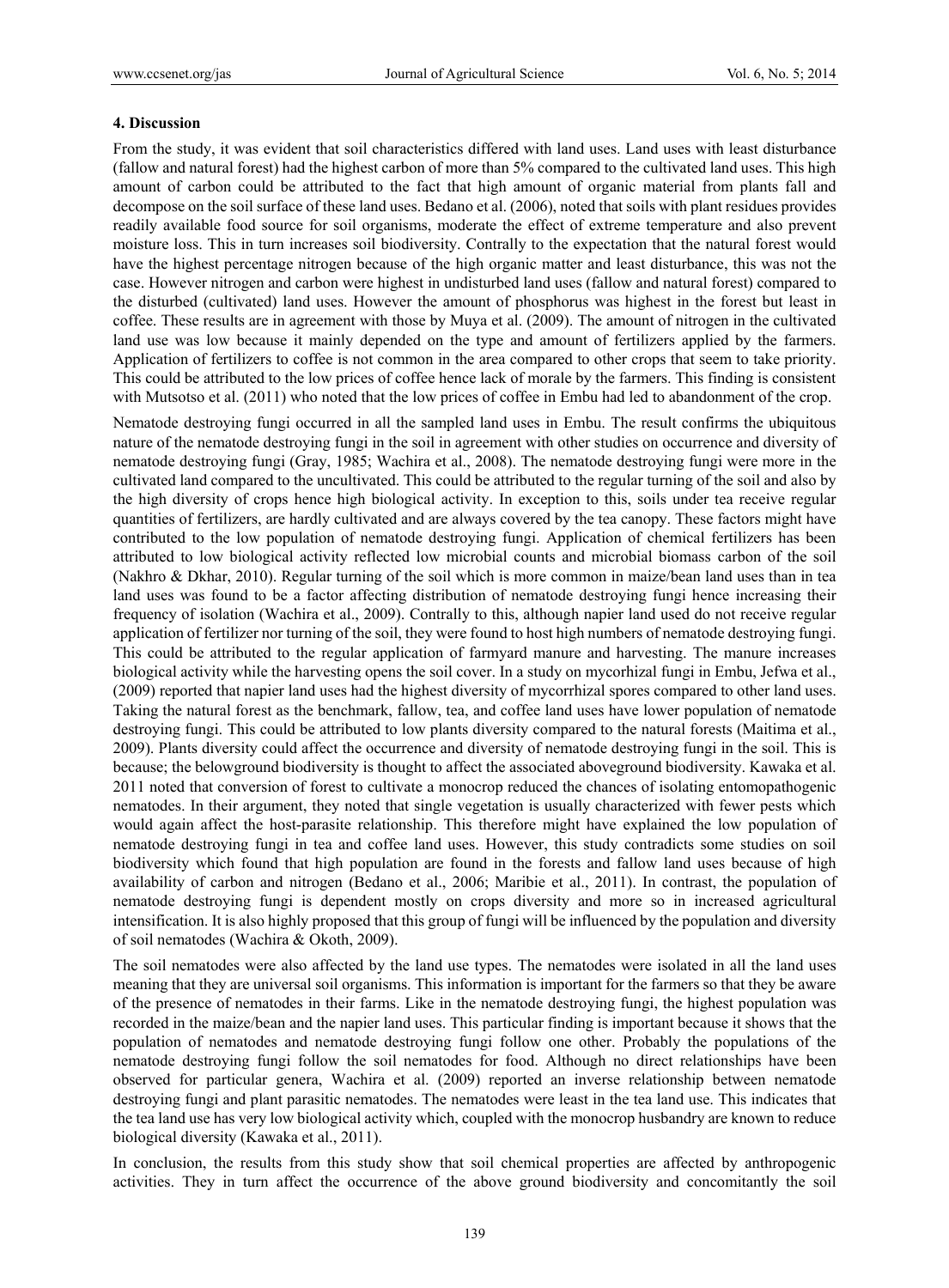biodiversity but are not them main factors in determining the occurrence of nematode destroying fungi. It is also clear that mono-crop reduces biological activity and the associated soil organisms. From this study, it is also evident the study site is rich in nematode destroying fungi and adds to the list of inventorised soil biodiversity in the area. The study also revealed that the population of nematode destroying fungi fallows that of the nematodes. In particular, the occurrence of high population of herbivore nematodes in the maize/bean land use where there is high population of nematode destroying fungi is quite surprising. It would be expected that high population of nematode destroying fungi would reduce the population of herbivore nematodes. Although this study realized a high number of nematode destroying fungi isolates (161), it does not find a direct conclusion that nematode destroying fungi are reducing the population of herbivore nematodes. This creates a room for further investigation on correlations of the two populations and especially on relationship between specific nematode destroying fungi genera and plant parasitic nematodes.

#### **Acknowledgements**

We are grateful to the University of Nairobi through the Deans Committee Research Grant for the financial support. We appreciate the assistance of the agricultural officers and the farmers in study area for their cooperation during this study.

## **References**

- Altieri, M. A. (1999). The ecological role of biodiversity in agro-ecosystems. *Agriculture, Ecosystems and Environment, 741*(3), 19-31. http://dx.doi.org/10.1016/S0167-8809(99)00028-6
- Anderson, J. M., & Ingram, S. I. (1993). *Tropical soil biology and fertility: A handbook of methods*. CABI publishers.
- Bardgett, R. D. (2005). *The biology of soil: a community and ecosystem approach*. New York: Oxford University Press Inc. http://dx.doi.org/10.1093/acprof:oso/9780198525035.001.0001
- Bedano, J. C., Cantu, M. P., & Doucet, M. E. (2005). Abundance of soil mites (Arachnida : Acari) in a natural soil of central Argentina. *Zoological Studies, 44*(4), 505-512.
- Bongers, T., & Bongers, M. (1998). Functional diversity of nematodes. *Applied Soil Ecology, 10*, 239-251. http://dx.doi.org/10.1016/S0929-1393(98)00123-1
- Brussaard, L, Ruiter, P., & Brown, G. G. (2007). Soil biodiversity for agricultural sustainability. *Agriculture, Ecosystems & Environment, 121*(3), 233-244. http://dx.doi.org/10.1016/j.agee.2006.12.013
- Fragoso, C. G. G., Brown, J. C., Patrón, E., Blanchart, P., Lavelle, B., Pashanasi, B., & Senapati, T. K. (1997). Agricultural intensification, soil biodiversity and agro ecosystem function in the tropics: the role of earthworms. *Applied Soil Ecology, 6*(1), 17-35. http://dx.doi.org/10.1016/S0929-1393(96)00154-0
- Gray, N. F. (1985). Ecology of nematophagous fungi: Effect of soil moisture, organic matter, pH and nematode density on distribution. *Soil Biology and Biochemistry, 17*, 499-507. http://dx.doi.org/10.1016/0038-0717(85)90017-3
- Hinga, G., & Kenneth, R.V. (1980). Co-occurrence of dinoflagellate blooms and high pH in marine enclosures. *Marine Ecology Progress, 86*, 181-187. http://dx.doi.org/10.3354/meps086181
- Hooper, D. J. (1986). Extraction of free-living stages from soil. In J. F. Southey (Ed.), *Laboratory methods for work with plant and soil nematodes* (pp. 5-30). London: Ministry of Agriculture, Fisheries and Food.
- Jefwa, J., Mungatu, J., Okoth, P., Muya, E., Roimen, H., & Njuguini, S. (2009). Influence of land use types on occurrence of arbuscular mycorrhizal fungi in the high altitude regions of Mt. Kenya. *Tropical and Subtropical Agroecosystems, 11*(2), 277-290.
- Jenkins, W. R. (1964). A rapid centrifugal-flotation technique for separating nematodes from soil. *Plant Dis. Rep., 48*, 692.
- Kawaka, J. F., Kimenju, J. W., Ayodo, G., Mwaniki, S. W., Muoma, J. O., Okoth, S. O., & Orinda, G. O. (2011). Impact of land use on the distribution and diversity of entomopathogenic nematodes in Embu and Taita Districts, Kenya. *Tropical and Subtropical Agro ecosystems, 13*, 59-63.
- Keneey & Nelson. (1982). Inorganic Nitrogen Determined by Laboratory and Field Extractions of Two Forest Soils. *Soil Science Society of America Journal, 59*, 549-553.